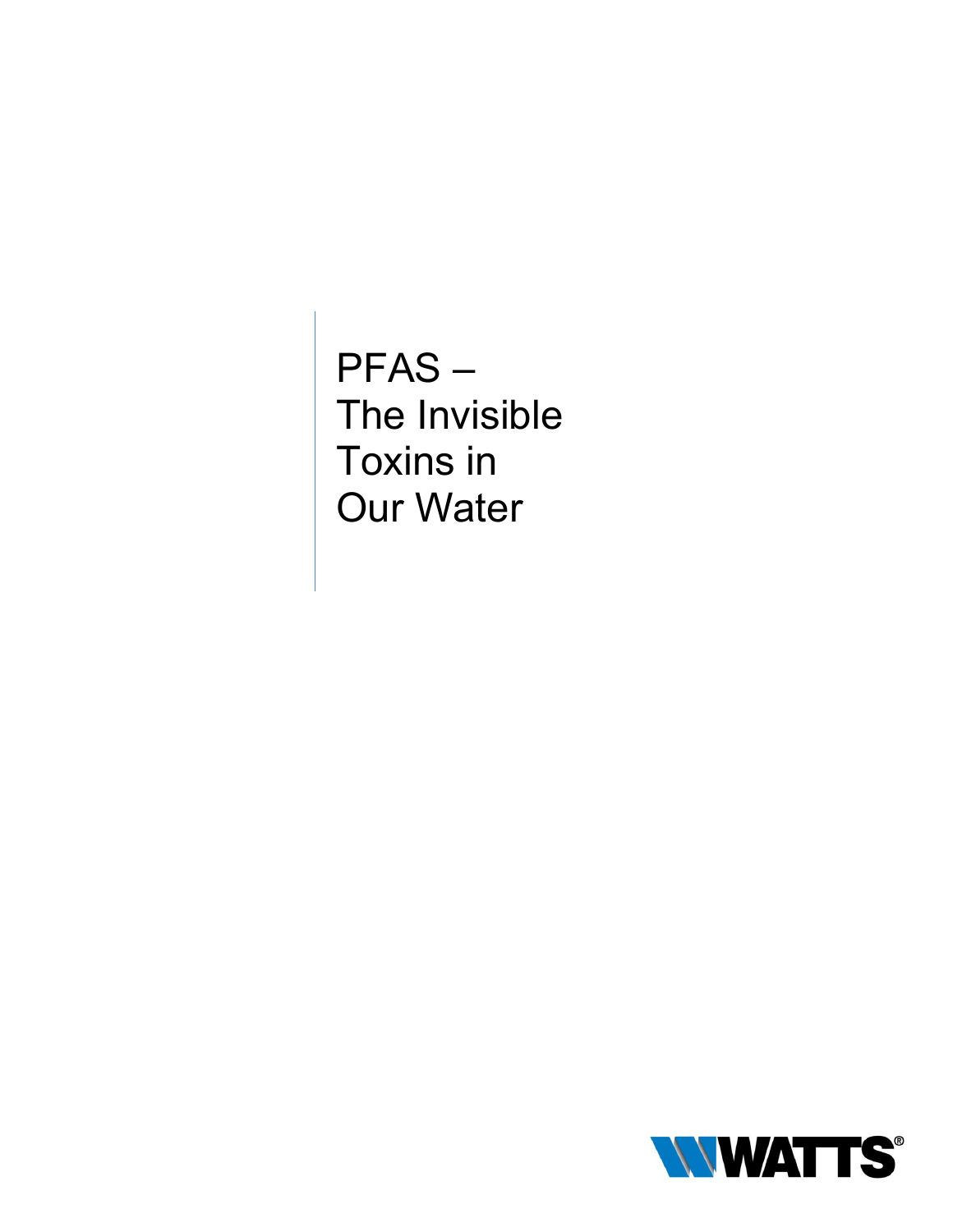You may not be familiar with the group of chemicals known as PFAS, but you likely come into contact with them every day. PFAS can be found almost anywhere including your household products, drinking water, and even your blood.

Per- and polyfluoroalkyl substances (PFAS) are a diverse group of over 3,000 human-made chemicals including PFOA, PFOS, and others that do not break down in the environment. These persistent "forever chemicals" move down through soil into groundwater and contaminate drinking water sources<sup>[1](#page-1-0)</sup>.

Many types of PFAS are resistant to grease, oil, water, and heat. This is why they've been used in a wide range of consumer and industrial products since the 1940s, including:

- stain and water-resistant fabrics and carpeting
- cleaning products
- paints
- fire-fighting foams
- non-stick cookware
- food packaging
- food processing equipment





Studies estimate 95% of the U.S. population has been exposed to PFAS and have measurable concentrations in their blood. The CDC is conducting ongoing research to test the impact of PFAS on people and animals. So far, studies reveal a concerning link between PFAS and health risks.

PFAS are linked to a number of health effects including

- liver damage
- kidney damage
- increased cholesterol levels
- pregnancy-induced hypertension
- certain types of cancer

These "forever chemicals" are also linked to the increased risk of

- thyroid disease
- decreased fertility
- asthma diagnosis
- decreased response to vaccines

<span id="page-1-0"></span> <sup>1</sup> Mikayla Mace-Arizona, PFAS Chemicals are Creeping Through Soil To Groundwater. Feb 12, 2020 [https://www.futurity.org](https://www.futurity.org/)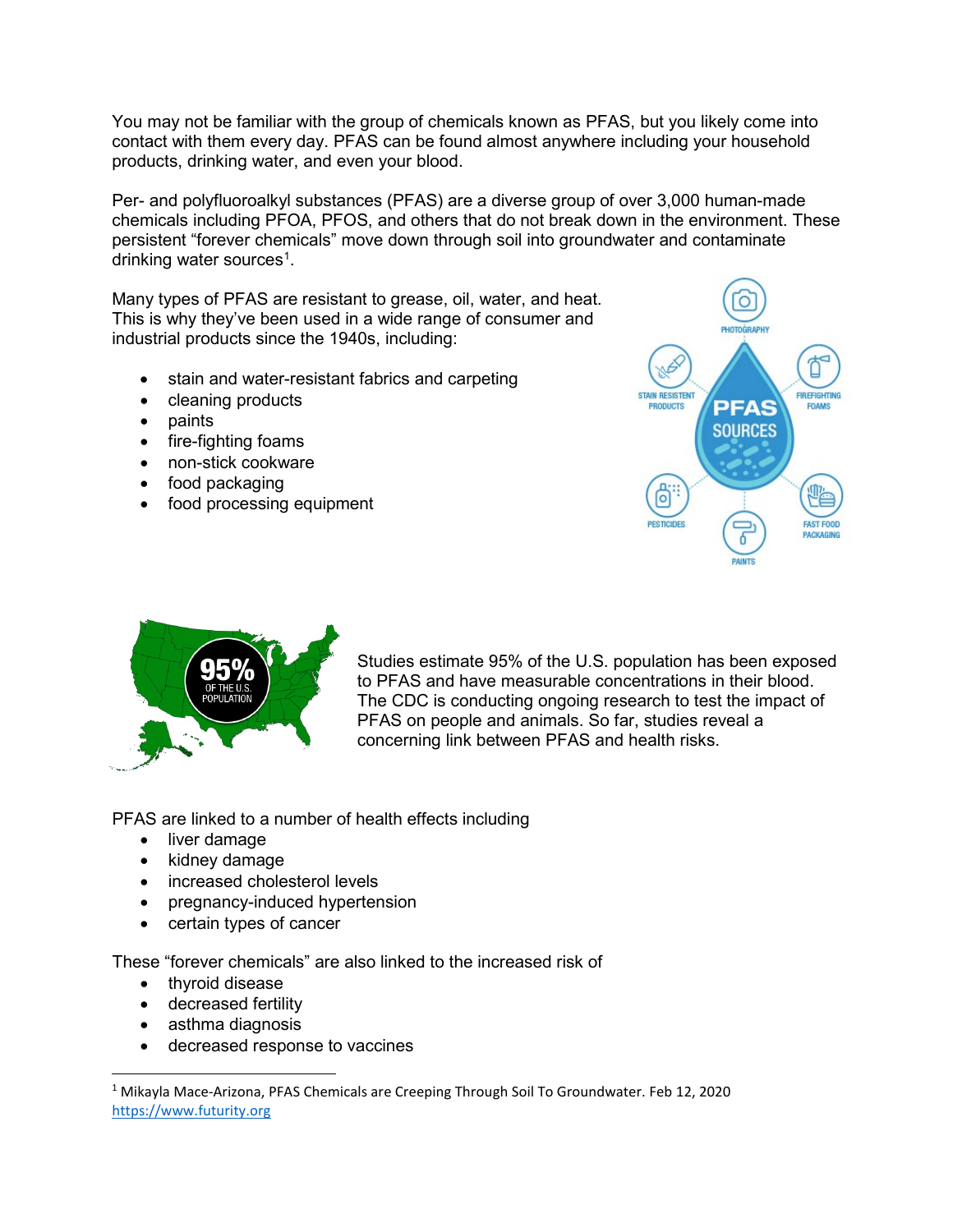People are most likely exposed to PFAS by consuming water or food that has been contaminated with them. You may also be exposed to PFAS by inhalation, contact, or by using products that contain them. They come from widespread use in consumer and industrial products, and are produced in the largest amounts within the United States.

PFAS are persistent, meaning once they enter the environment, they're not going anywhere or degrading over time. Due to the prevalent use of PFAS and the fact that they remain intact, these chemicals accumulate over time and are leading to growing levels of environmental contamination<sup>[2](#page-2-0)</sup>.

## **How PFAS Enter the Environment**

PFAS are present in countless products used by manufacturers and consumers. In areas where these chemicals are used for manufacturing and large-scale industrial applications, they enter wastewater in large amounts. PFAS contamination can be found in landfills, and in the land and groundwater surrounding facilities such as airports, defense facilities, fire-fighting training centers, and other legacy industrial sites.

City water departments withdraw groundwater for a variety of public uses including delivery to homes and businesses, firefighting, water services at public buildings, and more $^3$  $^3$ . As a part of the public water supply, this PFAScontaminated water can eventually end up in your home where it may be used to drink, bathe, and to cook food.

As awareness and concern around PFAS increases, environmental agencies are taking steps to better protect the nation's drinking water. Several states have established their own exposure limits for PFAS, and more plan to do so in the near future. In 2018, the EPA announced their ongoing four-part action plan to combat PFAS and in 2021, Administrator Regan called for the creation of a new EPA Council on PFAS that will work to better understand and ultimately reduce the potential risks caused by these chemical $s^3$ .



Wastewater treatment plants are not equipped to properly treat these compounds, so PFAS remain in the water even after it's been treated. This PFAScontaminated water is then reused for irrigation and other applications where it enters land and eventually, groundwater.

# **Ways to Guard Your Water Against PFAS**

While progress is being made to address the growing presence of PFAS in our environment and in our drinking water, this issue can take years to be fully resolved. In the meantime, as this problem persists, there are ways you can take action to protect your home water supply from PFAS now.

<span id="page-2-0"></span> <sup>2</sup> Per- and Polyfluoroalkyl Substances (PFAS). 2021 [www.epa.gov](https://www.epa.gov/pfas)

<span id="page-2-1"></span><sup>&</sup>lt;sup>3</sup> Groundwater Use in the United States. 2015. [www.usgs.gov](https://www.usgs.gov/special-topic/water-science-school/science/groundwater-use-united-states?qt-science_center_objects=0#qt-science_center_objects)